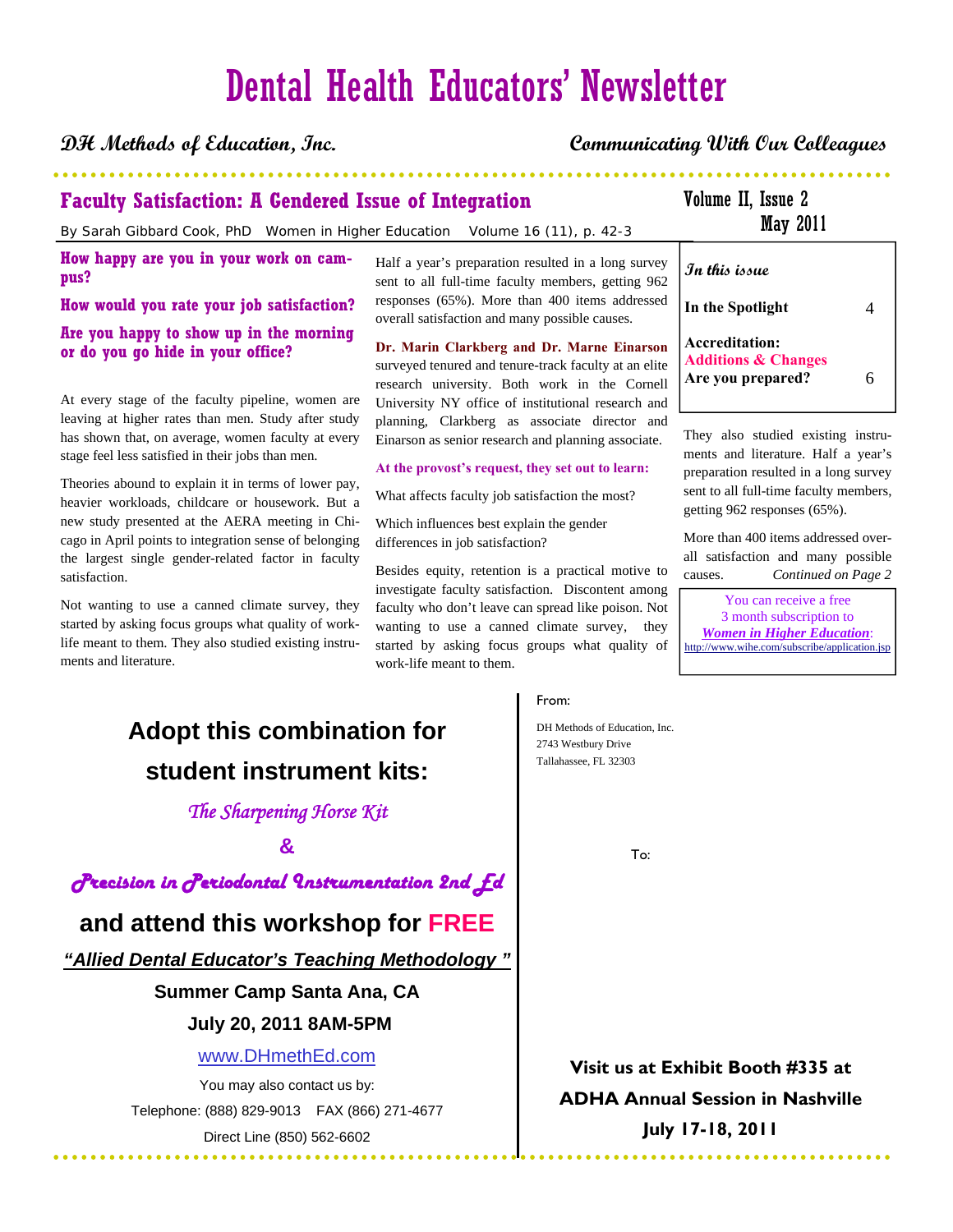### Dental Health Educators' Newsletter  $\bm{\mathcal{P}}$

## *Continued from Page 1:*<br>**Faculty Satis Faculty Satisfaction:**

#### **Essentially, they asked:**

*Overall, how satisfied are you being a faculty member at College/University X?* 

#### *If you had to do it all over again, would you accept a position at College/University X?*

Other items asked about satisfaction with rank, salary and office space and addressed the climate of the department. Responses to these various measures all correlated closely with the question about overall satisfaction.

#### **Faculty satisfaction overall was high, as other studies have found. And as in other studies, a clear gender difference emerged:**

35% of the women and 48% of the men said they were "very satisfied" On a scale of 1 (very dissatisfied) to 5 (very satisfied), women averaged 3.8 and men 4.0. The significant difference held up whether or not they had tenure.

What's going on? "People have their various stories out there about why women faculty show less satisfaction" Clarkberg told WIHE. They used multiple regression analysis to explore how each independent variable contributes.

She described the process as "chipping away" You look at all the factors that may play a role. Then you chip away, factor by factor, and keep checking to see what's left. If you hold one factor constant and the gender difference is still there, you need to chip away some more.

#### **Rewards and workloads**

Women have heavier teaching and service loads, taking time away from pursuing their scholarly interests. They get paid less for doing more. Workload is a source of stress and gets in the way of raises and promotions, based largely on publications the women have less time to produce.

National studies of colleges and universities show these results strongly, in part because women tend to be in teaching-intensive disciplines and at teaching-intensive colleges. Within a single university the differences by gender are less striking but still present.

. . . . . . . . . . . . . . .

Their survey was confidential but not anonymous; they were able to link responses to school data about gender, race, salary and department. They got data about scholarly writing, grant submissions and committees from the survey.

Nearly half the women and 62% of the men who responded had tenure. More women were in arts or humanities, while more men were in agriculture, science or engineering. Women averaged 2.7 peer-reviewed articles submitted in the previous year, compared to 3.5 for men, reflecting different patterns by discipline.

Satisfaction rose as pay went up and fell as teaching loads increased "no great surprise". It also varied by college and discipline, with most satisfaction in biology and Arts and Sciences.

While women and men differed in pay, teaching load and discipline, they found those factors don't explain why women are less satisfied than men. Holding them constant hardly made a dent in the gender difference in satisfaction.

Women on average teach more and earn less than men, it's true. But compared to men at the same teaching load or pay level, women are still less satisfied. Something else must be going on.

#### **Family responsibilities**

Academic expectations were formed in a day when professors were men with stay-at-home wives. Today only a minority have a partner who isn't also employed.

Household responsibilities typically fall heavier on women, especially wives and single parents. Faculty women have the stress of trying to manage work and home.

Family demands may also cut their research productivity and keep them from traveling to conferences. Mothers of young children are less likely to advance to tenure than either fathers or women without children.

Their survey gathered data on family and life partnerships. Women were less likely to be married and more likely to be in same-sex relationships. Perhaps because they were younger, more women had preschoolers at home.

#### **Faculty Differences in Family Status By Gender**

|                           | Women | Men |
|---------------------------|-------|-----|
| Married                   | 60%   | 80% |
| Partnered                 | 13%   | 6%  |
| Same-<br>sex part-<br>ner | 6%    | 2%  |
| Pre-<br>school<br>kids    | 13%   | 11% |
| School-<br>age kids       | 20%   | 21% |

Like other studies, this one found married faculty somewhat more satisfied than unmarried ones. Having a same-sex relationship helped too. None of these correlations, however, reached statistical significance.

Holding constant for family status slightly "chipped away" at the difference in satisfaction between faculty women and men. While not the main story, responsibilities at home are part of the story of why faculty women are less satisfied.

#### **Social environment**

"Climate" is a broad term for the elusive sense that something about a college workplace may feel less welcoming to women than men. It's much harder to measure than paychecks or number of children.

Serious climate issues include sexual harassment, discrimination and hostility. Perhaps more common and unnoticed are the actions of well-meaning colleagues who undervalue women without realizing they're doing it.

Organizational fit is another nebulous but important aspect of belonging. Someone who values teaching may have trouble fitting into a department where the emphasis is on research. Isolation, collegiality, organizational politics, the informal grapevine and information dissemination are issues too.

. . . . . . . . . . . . . .

 *Continued on Page 3*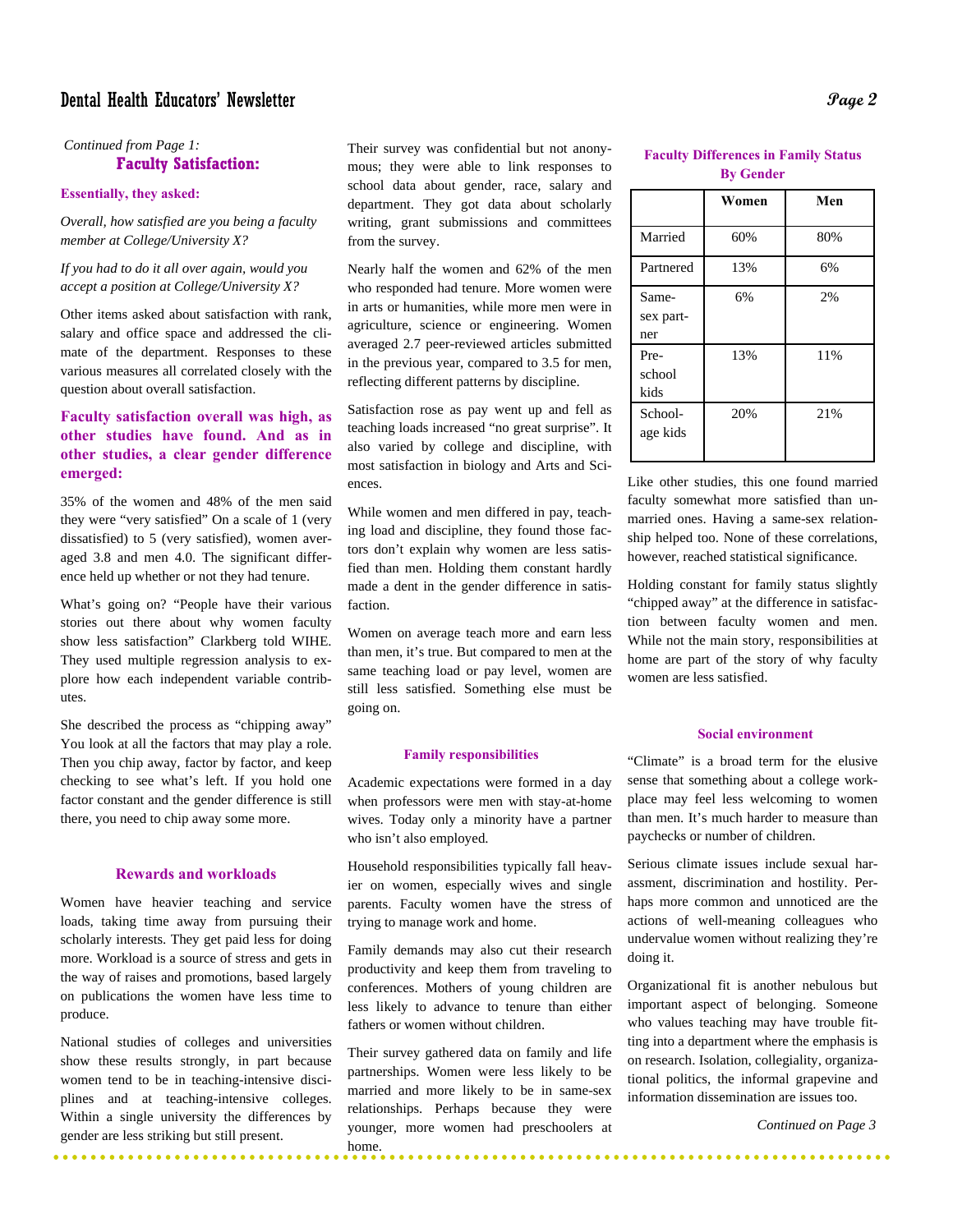## Volume II, Issue 2

#### *Continued from Page 2* **Faculty Satisfaction:**

They grouped these "soft" factors under the term integration: "feeling that one is a full and equal member of the institution."

#### **They measured it by five items from different parts of the survey:**

Agreement that "I feel I am ignored in my department/unit"

Agreement that "I can navigate the unwritten rules concerning how one is to conduct oneself as a faculty member."

Extent of stress caused by departmental or campus politics

Satisfaction with opportunities to collaborate with faculty in other units on campus

Extent of having considered leaving to find a more supportive work environment

These were distinct measures, with only a moderate correlation among them. As a result, the researchers treated them separately to explore their influence on job satisfaction. By all five measures, women faculty felt less integrated into the institution than men:

#### **Faculty Feelings of Integration by Gender**

|                               | Women | Men  | <b>Difference</b> |
|-------------------------------|-------|------|-------------------|
| <b>Feel ignored</b>           | 2.30  | 2.07 | 0.23              |
| Can navigate role             | 3.78  | 4.00 | 0.22              |
| <b>Stressed over politics</b> | 2.11  | 1.93 | 0.18              |
| <b>Chances to collaborate</b> | 3.47  | 3.73 | 0.26              |
| Leave for more support        | 1.90  | 1.65 | 0.25              |

Four, taken separately, showed a significant correlation with overall job satisfaction, and the fifth was close to significant. That's a remarkable result, Clarkberg told WIHE. Those faculty who said they were largely satisfied with opportunities for collaboration, reasonably unstressed by campus politics, able to navigate the unwritten rules and not considering leaving for a more supportive work environment were substantially more satisfied in their work.

Moreover, these variables almost entirely explain women's greater dissatisfaction in their faculty jobs. Holding the 'integration" variables constant. even ignoring all the other factors like pay or workload or family, gave a result the researchers don't see very often. "Boom! The gender difference went away," Clarkberg said.

#### **What does it all mean?**

Satisfaction goes with integration for both women and men. The correlation is especially strong for women.

As the figures above show, women are less likely to feel integrated into their department or the college/university as a whole. And it has a larger impact on their overall satisfaction. "In short, female faculty members have less of something that matters more to them," the researchers wrote.

Of course, the relationship may not be simple cause-and-effect. Perhaps faculty who are otherwise unhappy withdraw into isolation. An unhappy individual might interpret behavior as unwelcoming that wouldn't bother her otherwise. More research may untangle the nature of the relationship.

 *Continued on Page 5* 



**"An easy to teach and learn technique that allows students to obtain truly sharp instrument cutting edges!"**  *Jill S. Nield-Gehrig*

#### **Back to School Special**

**Order a minimum of 15 Sharpening Horse Kits for students** 

**and receive one Free Sharpening Horse Kit for your DH Program Clinic** 

#### **\$64.95 per kit**

**Featured in the October 2010 Issue of**  *RDH Magazine*





Allows you to sharpen along the length of the blade to produce the perfect cutting  $edge<sup>1</sup>$ 

 1. *J Contempt Dent Pact 2007* November; (8)7:070-077

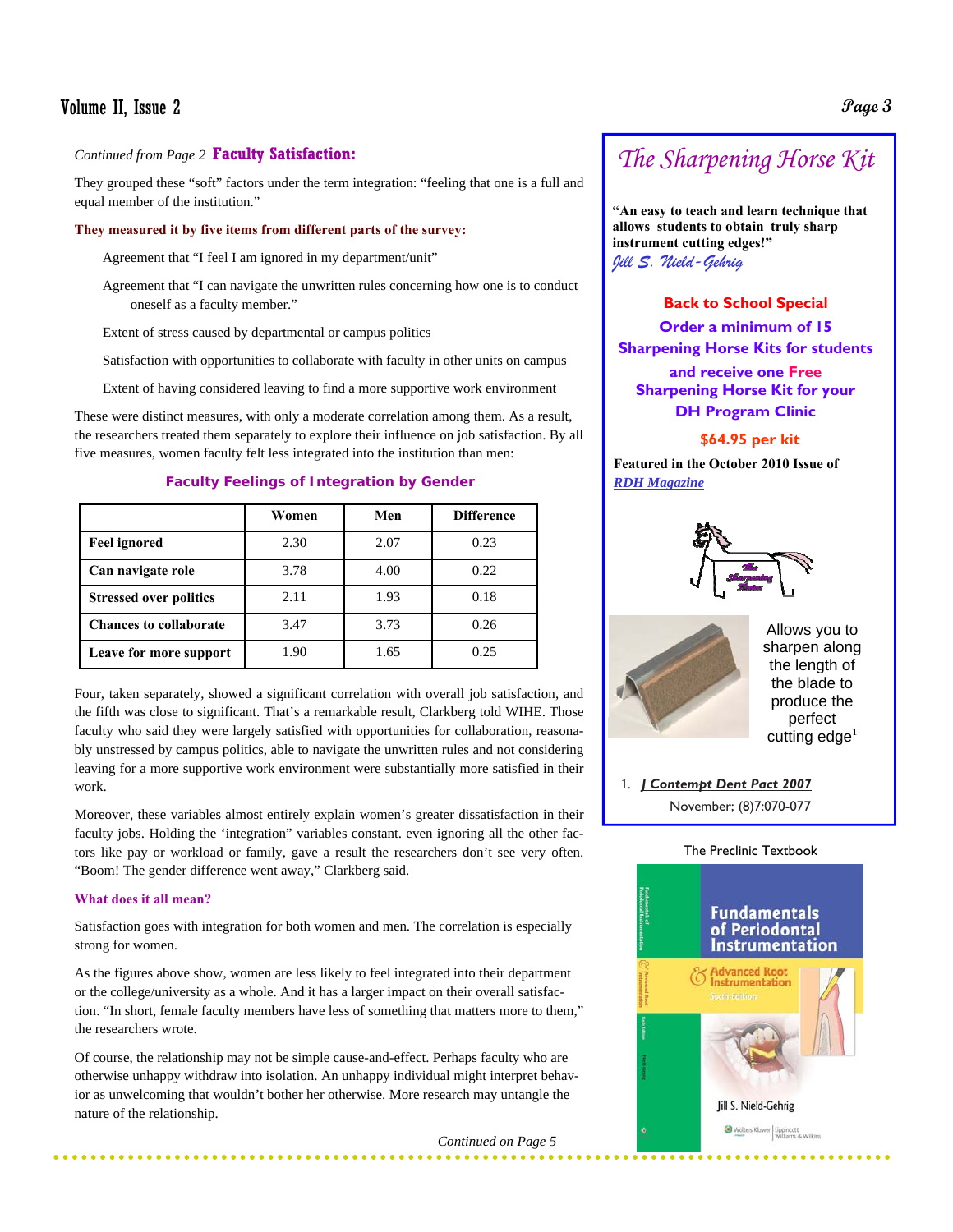#### Volume II, Issue 2 **Page 4**

#### **In the Spotlight**



#### **Debra Burtoft, RDH, BS Associate Professor Dental Health Programs Tallahassee Community College, FL**

Debra has been Second Year Dental Hygiene Clinic Coordinator for the past twelve years, teaching both the clinics and corequisite theory courses. She has sixteen years of teaching experience, and over 15 years of clinical practice. After graduating from the Tallahassee Community College Dental Hygiene Program, she practiced full-time and then completed her Bachelor of Science degree in Accounting from Florida State University in 1995.

Her clinical teaching experience includes Dental Hygiene Preclinic through Advanced Periodontology Clinics. She also teaches Community Dentistry, Periodontology Theory, Clinic and Office Management for Dental Hygiene and Dental Assisting students, and teaches in the corequisite labs for Radiology and Dental Materials. Debra is a master at teaching periodontal instrumentation and has contributed terms and ideas for the Jill S. Nield-Gehrig textbook: *"Periodontal Instrumentation and Advanced Root Instrumentation."*

 She served as Director of the DVD's (videos), *"A Focus on Fulcrums"* and *"Precision in Periodontal Instrumentation 2nd edition".* She also provided a portion of the instrument sharpening demonstrations in the latest DVD.

She presents annual updates of *"Prevention of Medical Errors in the Dental Office"* for the dental community and will present it as part of the all day *Ethics, QA & Legal Issues* course at the Summer Camp Santa Ana 2011.

Debra was selected as the recipient for the NISOD Excellence Award in 2008.

Debra has served as an instructor in the DH Methods of Education, Inc. Camps in periodontal instrumentation since 2003.

Her additional areas of expertise in the camps include critical thinking through case based teaching, learning and testing for didactic and clinical teaching in Allied Dental disciplines.

Her new all day *"Complete Case Based Course"* offered at Summer Camp Santa Ana will provide invaluable information and materials for meeting proposed standards on critical thinking through case based teaching and testing, as well as evidence based patient centered care. The afternoon component of her course also includes a module on case based instructor calibration. Clinical cases of teaching are used for calibration and included in electronic format for attendees to take back to their faculty. Break out sessions for each discipline will meet the specific needs of every attendee.

Those who have attended Debra's courses in the past were amazed at the ideas and electronic materials and case templates she provided for them. Her easy going personality makes the overwhelming task of incorporating these accreditation requirements into your curriculum unintimidating and even exciting.

To quote an attendee: "Debra's course was beyond all expectations!" ♦

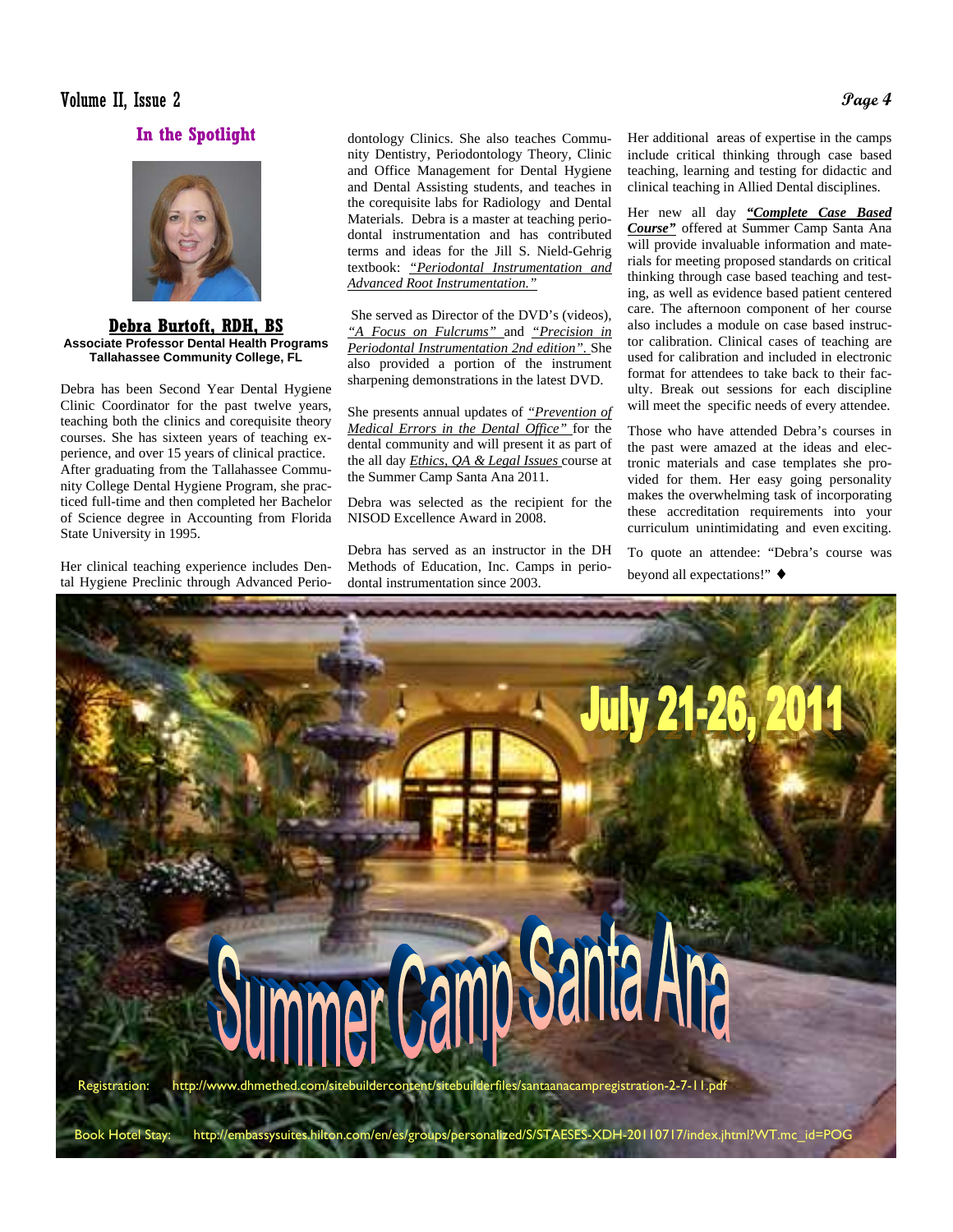#### *Continued from Page 3* **Faculty Satisfaction:**

In any case, a faculty member's disconnection can be an early warning sign. Do you have faculty members who seem socially isolated, have-  $\bullet$ n't grasped the informal rules or don't find ways to collaborate? "It's a big red flag" Clarkberg said. "If you care about supporting women, take  $\bullet$ steps to help them connect." Don't wait until they tell you they're leaving—to notice there's a problem. Beware of tokenism, which can isolate a faculty member in multiple ways. The new recruit who is "different" in gender or race may also bring less obvious differences in style or methodology. She may be less technically oriented, more interested in qualitative than quantitative studies or focused on nontraditional research areas. "Diversifying a department one person at a time can pose a challenge. You could be setting somebody up for failure," she said.

**To strengthen morale and improve retention of women and men, take steps to support new faculty from day one:**

- Promote opportunities for collaboration.
- Communicate clearly on roles and responsibilities.
- Offer training/mentoring to navigate the faculty role.
- Provide info directly instead of leaving it to informal networks.
- Build community within the department or unit.
- Extend informal invitations to colleagues who don't routinely come along.
- Draw into conversational groups those faculty who aren't bold enough to push their way in.
- Pay attention. Notice if someone's not part of the group and take steps to draw her in.

Women have long been excluded from the activities that build collegiality "the drink after work" or the heated debate in the laboratory. Their alienation turns out to be a major factor in the leaky pipeline. Losing talented faculty is wasteful as well as inhumane. To address gender inequity in faculty turnover, start by helping women feel they belong.

#### **Dr. Marin Clarkberg, who spoke at AERA, is at mec30@cornell.edu**

*Editor's comment: Please forward this article to administrators who could recommend the strategies stated in the article to all employees in your institution.* 



#### **Page 5**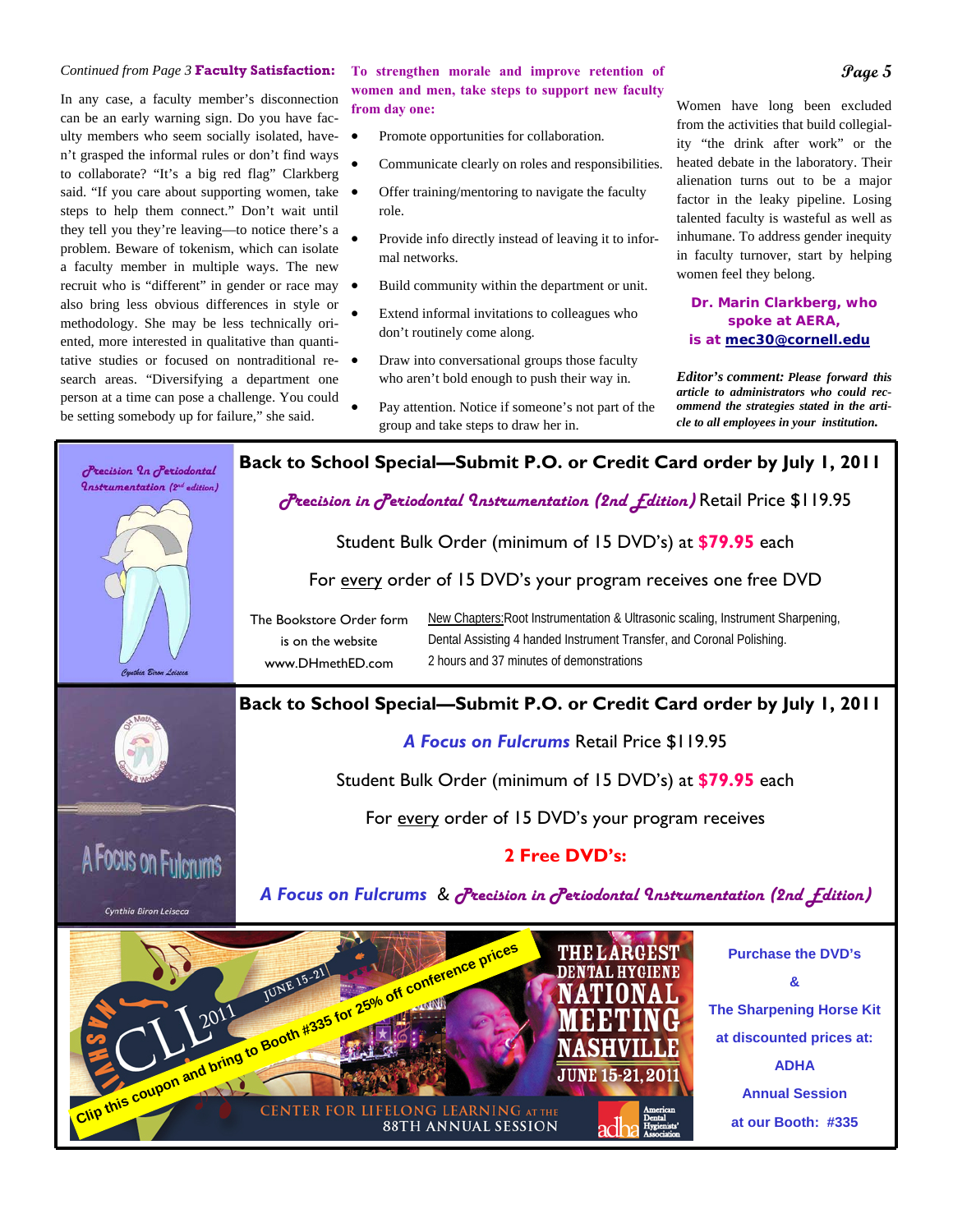#### **Page 6**

# Accreditation: DH Proposed Additions—Are you prepared? by Cindy Biron Leiseca

There are several proposed changes and additions to ADACODA Dental Hygiene Standards. To read the document in its entirety go to the link:

#### http://www.ada.org/sections/educationAndCareers/ pdfs/proposed\_dh.pdf

Here is a **"brief bulleted nutshell",** some quoted verbatim from the ADACODA document, some abbreviated verbiage: on additions and requirements for demonstrating compliance by Standard:

- **2-16** student clinical evaluation mechanism demonstrating student competence in clinical skills, **communication and practice management**
- **2-17 Use of risk assessment systems and/ or forms**
- **2-19** Graduates must be competent in interpersonal and communication skills with **diverse population groups and other members of the health care team. Recognize cultural differences etc.**
- **Ethics & Professionalism—New Standard**, not yet numbered. In brief, graduates must be competent in **ethical: reasoning, decision making and professional responsibility in academia, research, patient care and practice management.** Evidence to demonstrate compliance: documents of expected behavior (manuals, handbooks), documentation of student experiences that promote ethical reasoning/professionalism, evaluation strategies to monitor all of the above.
- **2-22** Dental hygienists should understand the **laws governing the practice of the dental profession and graduates how to access licensure requirements, rules, regulations, state practice acts for judgment/action.**  Evidence to demonstrate compliance *may include*: evaluation mechanisms designed to monitor knowledge and performance concerning legal and regulatory concepts, outcomes assessments
- **2-25 Throughout the curriculum, the program should use teaching and learning methods that support the development of critical thinking and problem solving skills.** Evidence to demonstrate compliance: may include the documentation of evaluation

mechanisms designed to monitor knowledge and performance, outcomes assessments, clinical patient risk assessment, care plans, discussion of meaning, importance and critical thinking, simulations demonstrating students decision making abilities, critiques of *cases* requiring students to identify, analyze, perform, handwriting assignments, activities, projects, critical appraisal of scientific evidence and clinical application to patient factors, etc.

- **3-3** The program administrator must be a dental hygienist who **is a graduate of a program accredited by the CODA and**  possess a masters or higher degree or currently enrolled in masters or higher program.
- **3-7 Full time faculty must possess a baccalaureate degree and should be a graduate of a program accredited by the CODA.**

**Keywords and terms to include in your faculty's curriculum planning workshops:** 

- Communication
- Practice Management
- Diversity/cultural differences
- Health care team
- Ethical reasoning
- Professionalism
	- Laws and regulations
	- Critical thinking
	- Problem solving
- Case based teaching/learning
- Scientific evidence
- Patient centered evidence based care

The curriculum plan must include methods of implementing all the requirements throughout the curriculum and monitoring student performance to measure the effectiveness of your methods. Programs may meet the standards, but most probably have not placed adequate emphasis on the importance of each, or created exhibits that delineated them in their previous self-study reports. Now they must.

If you are up for a site visit in 2012 or 2013, start developing methods for meeting these standards now. Whenever there are proposed additions to the "Standards", expect them to be implemented by the commission and write your self-study accordingly. **Start the self-study process now!** Be advised, the site team visitors are likely to be focused on newly implemented standards. They just studied the additions, deletions, and changes prior to their visit to your institution.

To address the new Ethics & Professionalism standard, Robin Matloff, RDH, JD will be leading the all day workshop on Ethics & Legal Issues on Friday, July 22nd at the Summer Camp Santa Ana 2011.

On Saturday, July 23rd, Debra Burtoft (see page 4) will present the all day Complete Case Based Workshop covering additions to Standard 2-25 and case based faculty

calibration for clinical teaching. ♦



The best textbook for teaching and learning periodontology through critical thinking and application to patient centered evidence based care. **Adopt it now!**

## Volume II, Issue 2 Dental Health Educators' Newsletter